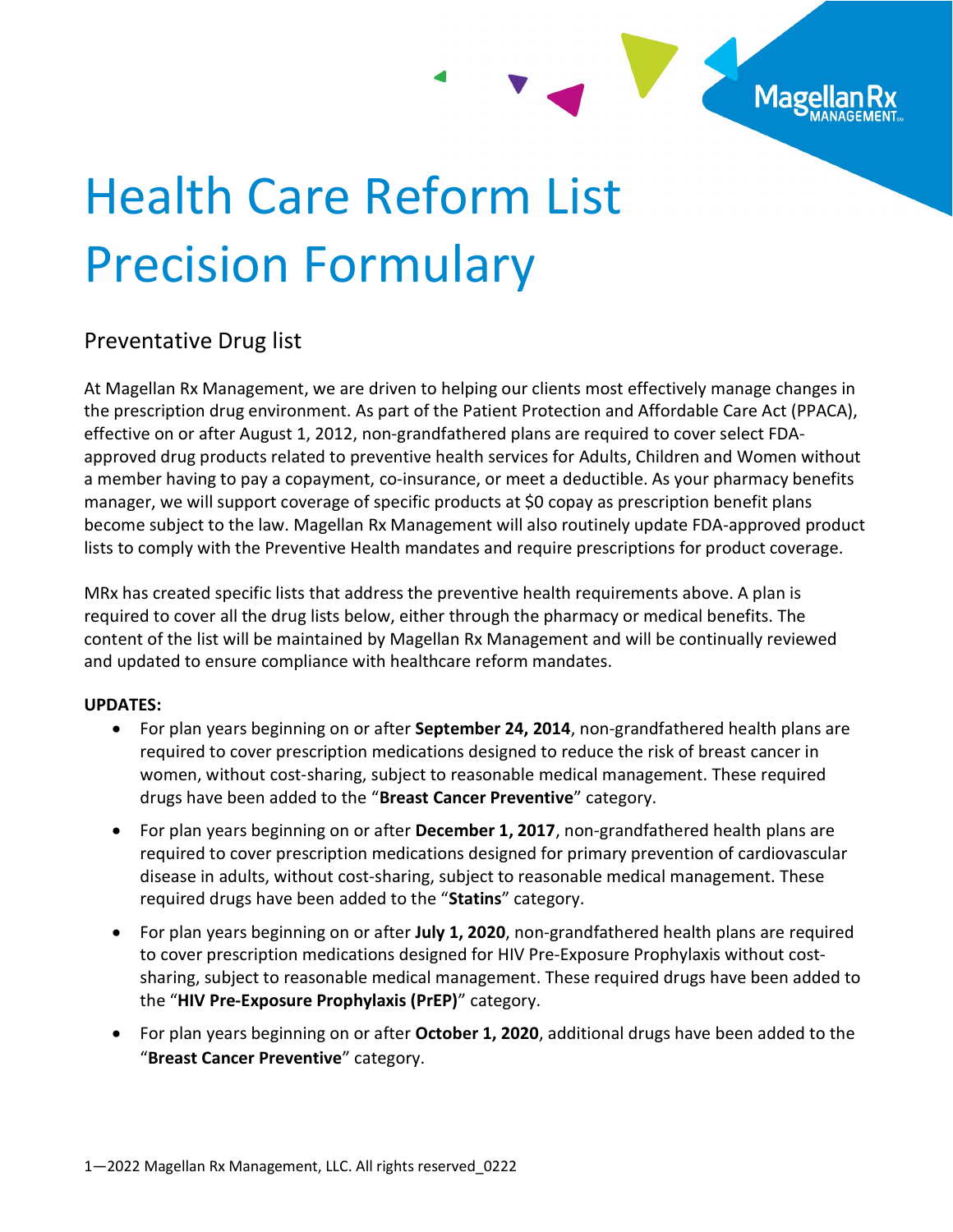|                         | <b>Drug</b>                        | <b>Comments</b>                                                                                     |
|-------------------------|------------------------------------|-----------------------------------------------------------------------------------------------------|
| <b>Aspirin</b>          | <b>ASPIRIN 81 MG</b>               |                                                                                                     |
|                         | ASPIRIN 325 MG                     |                                                                                                     |
|                         | <b>Drug</b>                        | <b>Comments</b>                                                                                     |
| <b>Folic Acid</b>       | FOLIC ACID 0.4 MG                  |                                                                                                     |
|                         | FOLIC ACID 0.8 MG                  |                                                                                                     |
|                         | FOLIC ACID 20 MG                   |                                                                                                     |
|                         | <b>Drug</b>                        | <b>Comments</b>                                                                                     |
| <b>Iron Replacement</b> | CHILD FERROUS SULFATE 15 MG/ML     |                                                                                                     |
|                         | CHILDREN'S IRON 15 MG/ML DROPS     |                                                                                                     |
|                         | FERROUS SULF 15 MG IRON/ML DRP     |                                                                                                     |
|                         | FERROUS SULF 44 MG IRON/5ML LQ     |                                                                                                     |
|                         | FERROUS SULF 220 MG/5 ML ELIX      |                                                                                                     |
|                         | FERROUS SULF 220 MG/5 ML LIQ       |                                                                                                     |
|                         | FERROUS SULF 300 MG/5 ML LIQ       |                                                                                                     |
|                         | FERROUS SULF 300 MG/6.8ML SOLN     |                                                                                                     |
|                         | FERROUS SULFATE 325 MG TABLET      |                                                                                                     |
|                         | <b>IRON 65 MG TABLET</b>           |                                                                                                     |
|                         | PHARM CHC PED IRON 15MG/ML DRP     |                                                                                                     |
|                         | <b>Drug</b>                        | <b>Comments</b>                                                                                     |
| <b>Fluoride</b>         | FLUORIDE 0.25 MG TABLET CHEW       |                                                                                                     |
|                         | <b>FLUORIDE 0.5 MG TABLET CHEW</b> |                                                                                                     |
|                         | FLUORIDE 1 MG TABLET CHEWABLE      |                                                                                                     |
|                         | FLUORITAB 0.5 MG TABLET CHEW       |                                                                                                     |
|                         | <b>FLUORITAB 1 MG TABLET CHEW</b>  |                                                                                                     |
|                         | FLURA-DROPS 0.25 MG/DROP           |                                                                                                     |
|                         | LUDENT FLUORIDE 0.25 MG TB CHW     |                                                                                                     |
|                         | LUDENT FLUORIDE 0.5 MG TB CHEW     |                                                                                                     |
|                         | LUDENT FLUORIDE 1 MG TAB CHEW      |                                                                                                     |
|                         | SODIUM FLUORIDE 0.25 (0.55) MG     |                                                                                                     |
|                         | SODIUM FLUORIDE 0.5 MG(1.1 MG)     |                                                                                                     |
|                         | SODIUM FLUORIDE 0.5 MG/ML DROP     |                                                                                                     |
|                         | SODIUM FLUORIDE 0.5 MG/ML DROP*    |                                                                                                     |
|                         | SODIUM FLUORIDE 1 MG (2.2 MG)      |                                                                                                     |
|                         | <b>Drug</b>                        | <b>Comments</b>                                                                                     |
| <b>Bowel Preps</b>      | POLYETHYLENE GLYCOL 3350 POWD      |                                                                                                     |
|                         | <b>GAVILYTE-C SOLUTION</b>         |                                                                                                     |
|                         | <b>GAVILYTE-G SOLUTION</b>         |                                                                                                     |
|                         | <b>GAVILYTE-N SOLUTION</b>         |                                                                                                     |
|                         | PEG3350 100-7.5-2.691-1.01-5.9     | Age edits (50 to 75) apply. Multi-source brands are not covered.                                    |
|                         | PEG 3350-ELECTROLYTE SOLUTION      |                                                                                                     |
|                         | PEG-3350 AND ELECTROLYTES SOLN     |                                                                                                     |
|                         | TRILYTE WITH FLAVOR PACKETS        |                                                                                                     |
|                         | <b>Drug</b>                        | <b>Comments</b>                                                                                     |
| <b>Statins</b>          | ATORVASTATIN 10 MG TABLET          |                                                                                                     |
|                         | ATORVASTATIN 20 MG TABLET          |                                                                                                     |
|                         | LOVASTATIN 10 MG TABLET            |                                                                                                     |
|                         | LOVASTATIN 20 MG TABLET            |                                                                                                     |
|                         | LOVASTATIN 40 MG TABLET            |                                                                                                     |
|                         | PRAVASTATIN SODIUM 10 MG TAB       |                                                                                                     |
|                         | PRAVASTATIN SODIUM 20 MG TAB       |                                                                                                     |
|                         | PRAVASTATIN SODIUM 40 MG TAB       | Age Edits (40 to 75) and Quantity Limits apply. Generic low and<br>moderate intensity statins only. |
|                         | PRAVASTATIN SODIUM 80 MG TAB       |                                                                                                     |
|                         | ROSUVASTATIN CALCIUM 5 MG TAB      |                                                                                                     |
|                         | ROSUVASTATIN CALCIUM 10 MG TAB     |                                                                                                     |
|                         | SIMVASTATIN 5 MG TABLET            |                                                                                                     |
|                         | SIMVASTATIN 10 MG TABLET           |                                                                                                     |
|                         | SIMVASTATIN 20 MG TABLET           |                                                                                                     |
|                         | SIMVASTATIN 40 MG TABLET           |                                                                                                     |

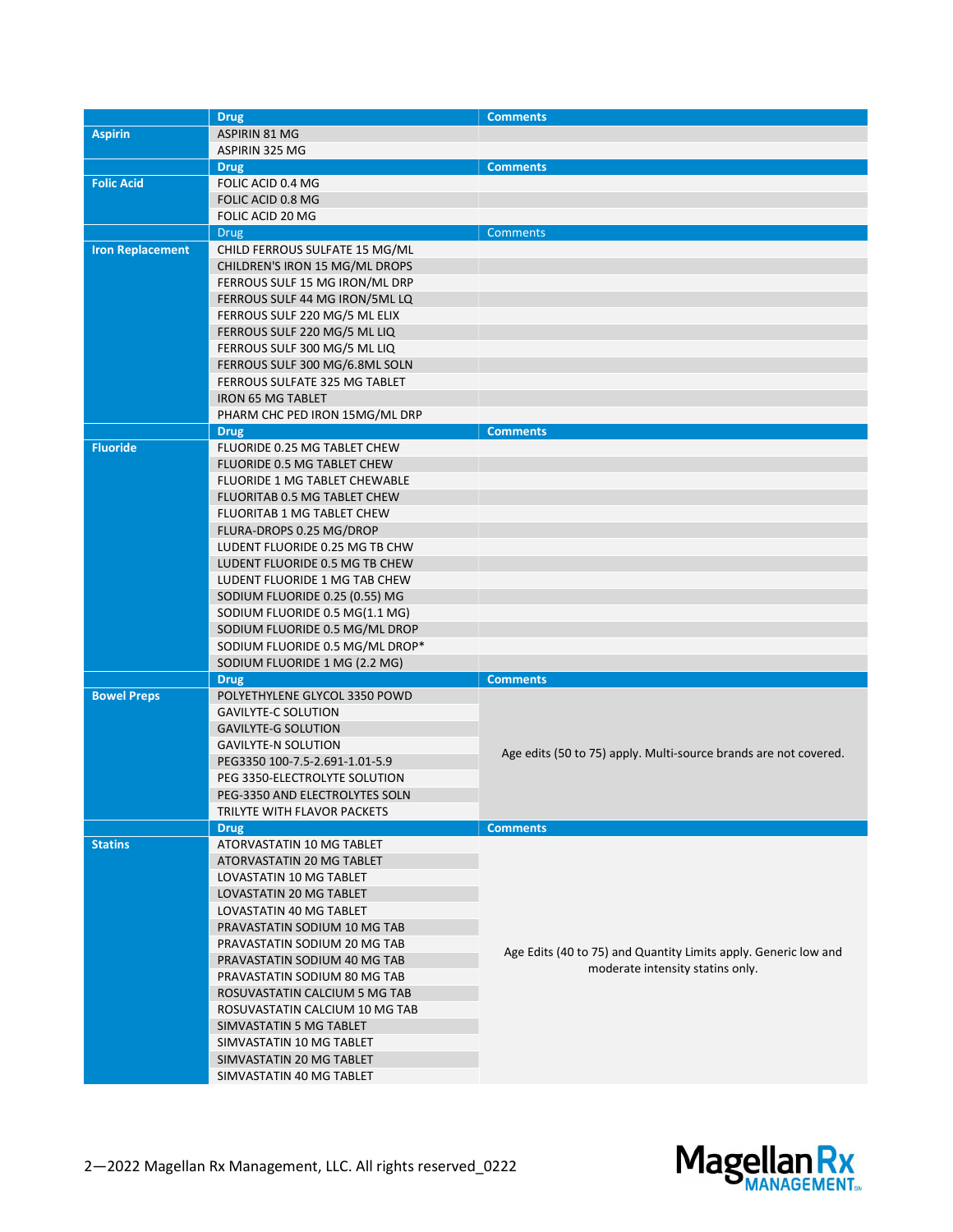|                                                     | <b>Drug</b>                           | <b>Comments</b>                                                                    |
|-----------------------------------------------------|---------------------------------------|------------------------------------------------------------------------------------|
| <b>COVID-19 Vaccines</b>                            | <b>COMIRNATY COVID-19 VACCINE VL</b>  |                                                                                    |
|                                                     | JANSSEN COVID-19 VACCINE (EUA)        |                                                                                    |
|                                                     | MODERNA COVID-19 VACCINE (EUA)        |                                                                                    |
|                                                     | PFIZER COVID (12Y UP) VAC-GRAY        |                                                                                    |
|                                                     | PFIZER COVID (5-11Y) VAC-ORANG        |                                                                                    |
|                                                     | PFIZER COVID-19 VACCINE-PURPLE        |                                                                                    |
|                                                     | <b>Drug</b>                           | <b>Comments</b>                                                                    |
| <b>Breast Cancer</b>                                | ANASTROZOLE 1 MG TABLET               |                                                                                    |
| <b>Preventive</b>                                   | <b>EXEMESTANE 25 MG TABLET</b>        |                                                                                    |
|                                                     | LETROZOLE 2.5 MG TABLET               | Age edits (35 and older) and Gender edits (Females) apply.                         |
|                                                     | RALOXIFENE HCL 60 MG TABLET           |                                                                                    |
|                                                     | <b>TAMOXIFEN 10 MG TABLET</b>         |                                                                                    |
|                                                     | TAMOXIFEN 20 MG TABLET                |                                                                                    |
|                                                     | <b>Drug</b>                           | <b>Comments</b>                                                                    |
| <b>HIV Pre-Exposure</b><br><b>Prophylaxis(PrEP)</b> | DESCOVY 200-25 MG TABLET              | Preventive use only. Quantity Limits may apply.<br>Must try generic Truvada first. |
|                                                     | EMTRICITABINE-TENOFV 200-300MG        | Preventive use only. Quantity Limits may apply.                                    |
|                                                     | <b>Drug</b>                           | <b>Comments</b>                                                                    |
| <b>Rx Smoking</b>                                   | <b>BUPROPION HCL SR 150 MG TABLET</b> |                                                                                    |
| <b>Cessation</b>                                    | <b>CHANTIX 0.5 MG TABLET</b>          |                                                                                    |
|                                                     | <b>CHANTIX 1 MG CONT MONTH BOX</b>    |                                                                                    |
|                                                     | <b>CHANTIX 1 MG TABLET</b>            |                                                                                    |
|                                                     | CHANTIX STARTING MONTH BOX            | Age Edits (18 and older) and Quantity Limits apply.                                |
|                                                     | NICOTROL CARTRIDGE INHALER            | Multi-source brands are not covered.                                               |
|                                                     | NICOTROL NS 10 MG/ML SPRAY            |                                                                                    |
|                                                     | <b>VARENICLINE 0.5 MG TABLET</b>      |                                                                                    |
|                                                     | <b>VARENICLINE 1 MG TABLET</b>        |                                                                                    |
|                                                     | <b>Drug</b>                           | <b>Comments</b>                                                                    |
| <b>OTC Smoking</b>                                  | NICOTINE GUM                          |                                                                                    |
| <b>Cessation</b>                                    | NICOTINE LOZENGE                      |                                                                                    |
|                                                     | NICOTINE PATCH                        | Age Edits (18 and older) and Quantity Limits apply.                                |
|                                                     | QUIT <sub>2</sub>                     | Multi-source brands are not covered.                                               |
|                                                     | QUIT <sub>4</sub>                     |                                                                                    |
|                                                     | <b>STOP SMOKING AID</b>               |                                                                                    |
|                                                     | <b>Drug</b>                           | <b>Comments</b>                                                                    |
| <b>Vaccines</b>                                     | <b>ACTHIB</b>                         |                                                                                    |
|                                                     | <b>ADACEL TDAP</b>                    |                                                                                    |
|                                                     | <b>AFLURIA QUAD</b>                   | Age edits may apply. One fill per year.                                            |
|                                                     | <b>BEXSERO</b>                        |                                                                                    |
|                                                     | <b>BOOSTRIX TDAP</b>                  |                                                                                    |
|                                                     | DAPTACEL DTAP                         |                                                                                    |
|                                                     | DIPHTHERIA-TETANUS TOXOIDS-PED        |                                                                                    |
|                                                     | <b>ENGERIX-B ADULT</b>                |                                                                                    |
|                                                     | ENGERIX-B PEDIATRIC-ADOLESCENT        |                                                                                    |
|                                                     | <b>FLUAD</b>                          |                                                                                    |
|                                                     | <b>FLUAD QUAD</b>                     |                                                                                    |
|                                                     | <b>FLUARIX QUAD</b>                   |                                                                                    |
|                                                     | <b>FLUBLOK QUAD</b>                   |                                                                                    |
|                                                     | <b>FLUCELVAX QUAD</b>                 | Age edits may apply. One fill per year.                                            |
|                                                     |                                       |                                                                                    |
|                                                     | <b>FLULAVAL QUAD</b>                  |                                                                                    |
|                                                     | <b>FLUMIST QUAD</b>                   |                                                                                    |
|                                                     | FLUZONE HIGH-DOSE QUAD                |                                                                                    |
|                                                     | <b>FLUZONE QUAD</b>                   |                                                                                    |
|                                                     | FLUZONE QUAD SOUTHERN HEM             |                                                                                    |
|                                                     | <b>GARDASIL 9</b>                     |                                                                                    |
|                                                     | <b>HAVRIX</b>                         |                                                                                    |
|                                                     | <b>HEPLISAV-B</b>                     |                                                                                    |
|                                                     | <b>HIBERIX</b>                        |                                                                                    |

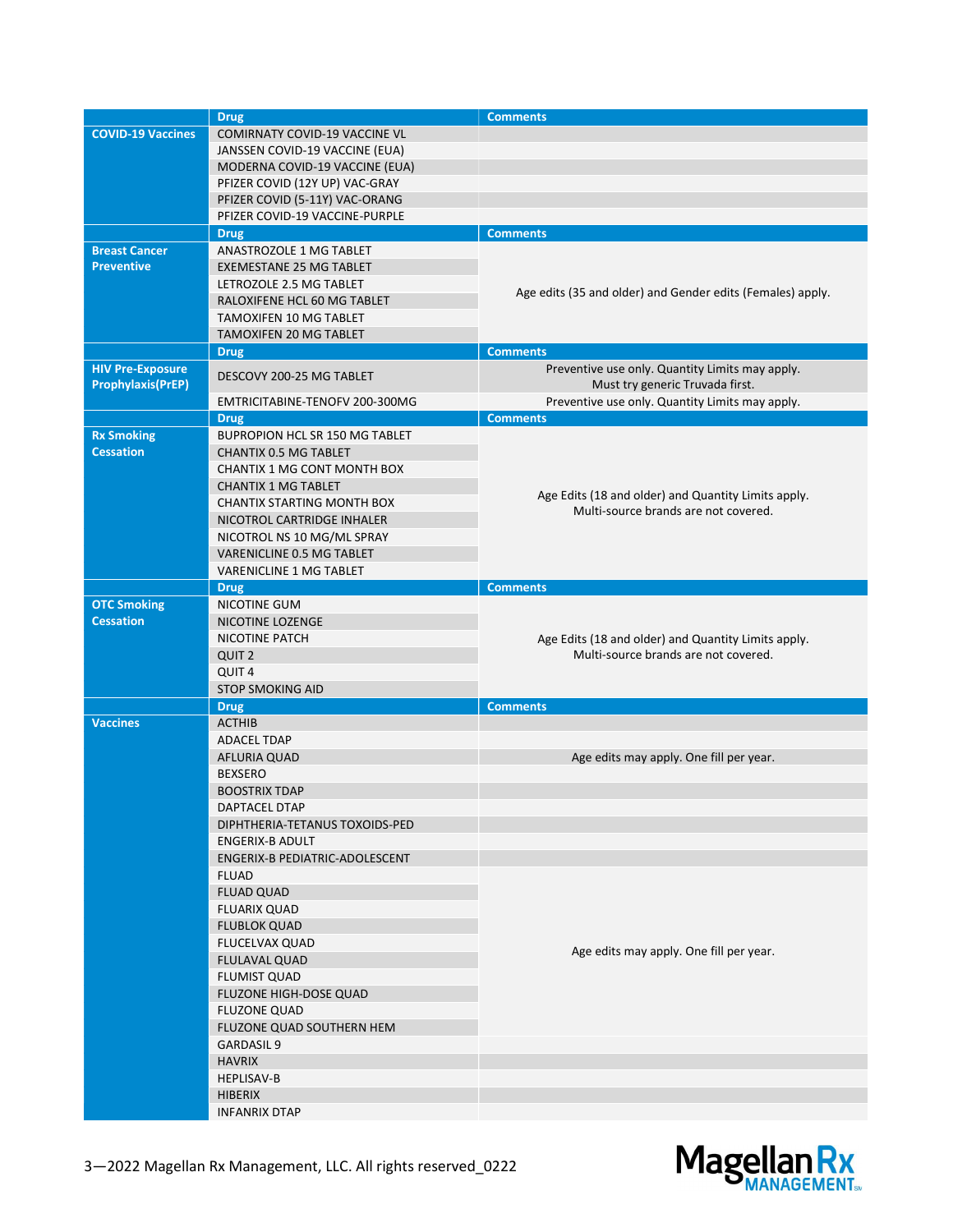|                           | <b>Drug</b>                                              | <b>Comments</b>                                                                                                           |
|---------------------------|----------------------------------------------------------|---------------------------------------------------------------------------------------------------------------------------|
| Vaccines, cont.           | <b>IPOL</b>                                              |                                                                                                                           |
|                           | <b>KINRIX</b>                                            |                                                                                                                           |
|                           | <b>M-M-R II VACCINE</b>                                  |                                                                                                                           |
|                           | <b>MENACTRA</b>                                          |                                                                                                                           |
|                           | <b>MENQUADFI</b>                                         |                                                                                                                           |
|                           | MENVEO A-C-Y-W-135-DIP                                   | Age edits apply.                                                                                                          |
|                           | <b>MENVEO MENA COMPONENT</b>                             |                                                                                                                           |
|                           | MENVEO MENCYW-135 COMPONENT                              |                                                                                                                           |
|                           | <b>PEDIARIX</b>                                          |                                                                                                                           |
|                           | <b>PEDVAXHIB</b>                                         |                                                                                                                           |
|                           | <b>PENTACEL</b>                                          |                                                                                                                           |
|                           | PENTACEL ACTHIB COMPONENT<br>PENTACEL DTAP-IPV COMPONENT |                                                                                                                           |
|                           | PNEUMOVAX 23                                             |                                                                                                                           |
|                           | PREVNAR 13                                               |                                                                                                                           |
|                           | PREVNAR 20                                               |                                                                                                                           |
|                           | <b>PROQUAD</b>                                           |                                                                                                                           |
|                           | <b>QUADRACEL DTAP-IPV</b>                                |                                                                                                                           |
|                           | <b>RECOMBIVAX HB</b>                                     |                                                                                                                           |
|                           | <b>ROTARIX</b>                                           |                                                                                                                           |
|                           | <b>ROTATEQ</b>                                           |                                                                                                                           |
|                           | <b>SHINGRIX</b>                                          |                                                                                                                           |
|                           | SHINGRIX ADJUVANT COMPONENT                              | Age edits apply.                                                                                                          |
|                           | SHINGRIX GE ANTIGEN COMPONENT                            |                                                                                                                           |
|                           | <b>TDVAX</b>                                             |                                                                                                                           |
|                           | <b>TENIVAC</b>                                           |                                                                                                                           |
|                           | <b>TRUMENBA</b>                                          |                                                                                                                           |
|                           | <b>TWINRIX</b>                                           |                                                                                                                           |
|                           | <b>VAQTA</b>                                             |                                                                                                                           |
|                           | <b>VARIVAX VACCINE</b>                                   |                                                                                                                           |
|                           | <b>VAXELIS</b>                                           |                                                                                                                           |
|                           | VAXNEUVANCE                                              |                                                                                                                           |
|                           | <b>Drug</b>                                              | <b>Comments</b>                                                                                                           |
| <b>Rx Contraceptives:</b> | AMETHIA 0.15-0.03-0.01 MG TAB                            |                                                                                                                           |
| <b>Extended Cycle</b>     | AMETHIA LO TABLET                                        |                                                                                                                           |
|                           | ASHLYNA 0.15-0.03-0.01 MG TAB                            |                                                                                                                           |
|                           | CAMRESE 0.15-0.03-0.01 MG TAB                            |                                                                                                                           |
|                           | <b>CAMRESE LO TABLET</b>                                 |                                                                                                                           |
|                           | DAYSEE 0.15-0.03-0.01 MG TAB                             |                                                                                                                           |
|                           | ICLEVIA 0.15 MG-0.03 MG TABLET                           |                                                                                                                           |
|                           | JAIMIESS 0.15-0.03-0.01 MG TAB                           | Gender Edits (Females) and Quantity Limits apply. Multi-source<br>brands and select single source brands are not covered. |
|                           | JOLESSA 0.15 MG-0.03 MG TABLET                           |                                                                                                                           |
|                           | LEVONO-E ESTRAD 0.15-0.03-0.01                           |                                                                                                                           |
|                           | LEVONOR-E ESTRAD 0.1-0.02-0.01                           |                                                                                                                           |
|                           | LEVONOR-ETH ESTRAD 0.15-0.03                             |                                                                                                                           |
|                           | LEVONORG 0.15MG-EE 20-25-30MCG                           |                                                                                                                           |
|                           | LOJAIMIESS 0.1-0.02-0.01 TAB                             |                                                                                                                           |
|                           | RIVELSA TABLET                                           |                                                                                                                           |
|                           | SETLAKIN 0.15 MG-0.03 MG TAB                             |                                                                                                                           |
|                           | SIMPESSE 0.15-0.03-0.01 MG TAB                           |                                                                                                                           |
|                           | <b>Drug</b>                                              | <b>Comments</b>                                                                                                           |
| <b>Rx Contraceptives:</b> | DEPO-SUBQ PROVERA 104 SYRINGE                            | Gender Edits (Females) and Quantity Limits apply. Multi-source                                                            |
| Injectable                | MEDROXYPROGESTERONE 150 MG/ML                            | brands and select single source brands are not covered.                                                                   |
|                           |                                                          |                                                                                                                           |

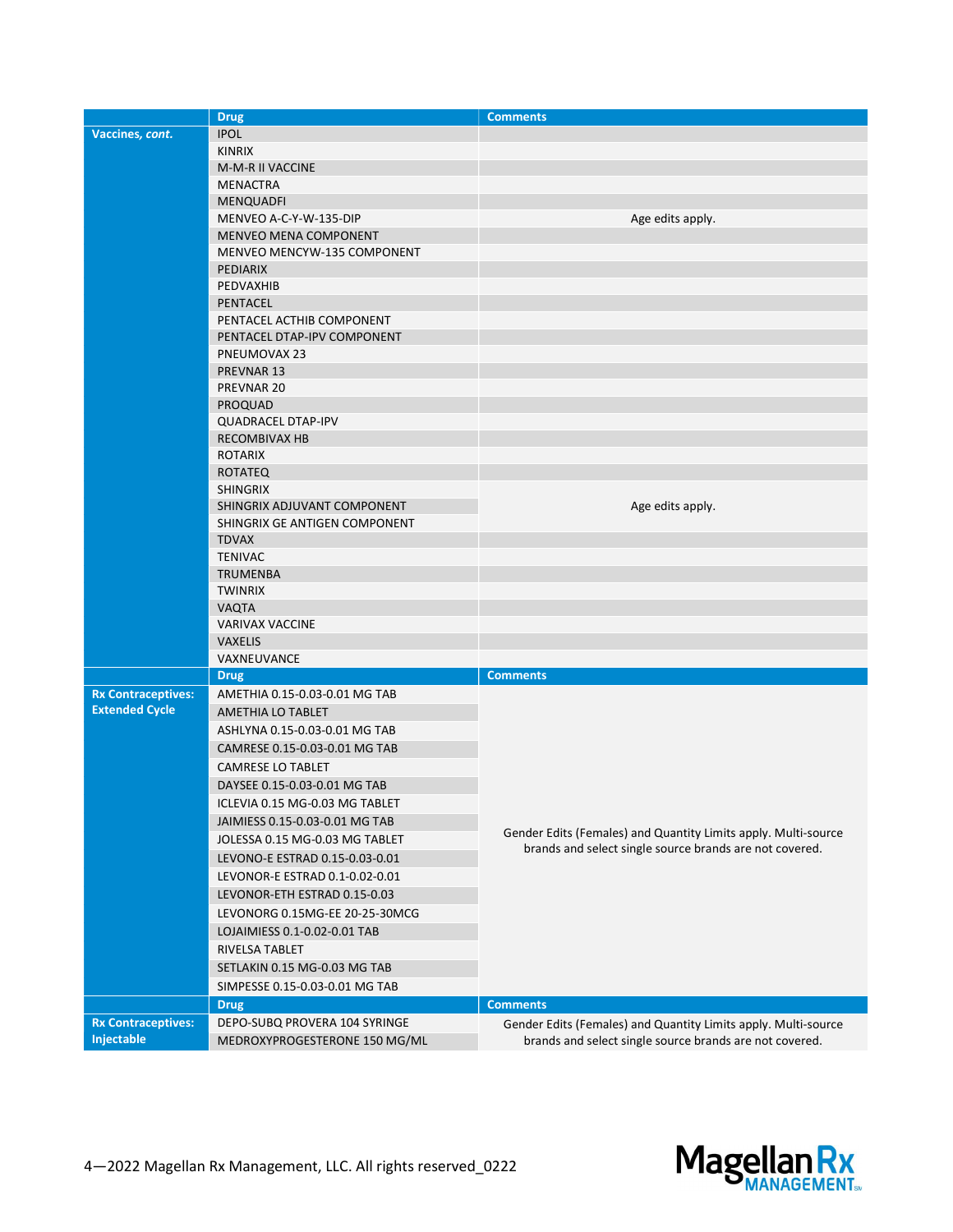## Rx Contraceptives: **Oral**

Gender Edits (Females) and Quantity Limits apply. Multi-source brands and select single source brands are not covered.

ALYACEN 7-7-7-28 TABLET JINTELI 1 MG-5 MCG TABLET NORGESTIMATE-EE 0.25-0.035 MG AMETHYST 90-20 MCG TABLET JULEBER 28 DAY TABLET NORLYDA 0.35 MG TABLET APRI 28 DAY TABLET **A CONSIDER THE CONSIDER THAT A CONSIDER TABLET** A CONSIDER THE CONSIDERT A CONSIDERT A CONSIDER ARANELLE 28 TABLET JUNEL 1.5 MG-30 MCG TABLET NORTREL 1-35 21 TABLET AUBRA EQ-28 TABLET **JUNEL FE 1 MG-20 MCG TABLET** NORTREL 1-35 28 TABLET AUBRA-28 TABLET JUNEL FE 1.5 MG-30 MCG TABLET NORTREL 7-7-7-28 TABLET AUROVELA 1 MG-20 MCG TABLET JUNEL FE 24 TABLET NYLIA 1-35 28 TABLET AUROVELA 21 1.5-30 TABLET KAITLIB FE 0.8-0.025MG CHEW TB NYLIA 7-7-7-28 TABLET AUROVELA 24 FE 1 MG-20 MCG TAB KALLIGA 28 DAY TABLET NYMYO 0.25-0.035 MG (28) TAB AUROVELA FE 1-20 TABLET KARIVA 28 DAY TABLET CELLA 3 MG-0.03 MG TABLET AUROVELA FE 1.5 MG-30 MCG TAB KELNOR 1-35 28 TABLET **STARILLY ASSESS** OGESTREL TABLET AVIANE-28 TABLET KELNOR 1-50 TABLET ORSYTHIA-28 TABLET AYUNA-28 TABLET KURVELO-28 TABLET PHILITH 0.4-0.035 MG TABLET AZURETTE 28 DAY TABLET AND REARIN 1.5 MG-30 MCG TABLET AND PIMTREA 28 DAY TABLET BALZIVA 28 TABLET LARIN 21 1-20 TABLET PIRMELLA 1-35 28 TABLET BEKYREE 28 DAY TABLET LARIN 24 FE 1 MG-20 MCG TABLET PIRMELLA 7-7-7-28 TABLET BLISOVI 24 FE TABLET 
LARIN FE 1-20 TABLET

LARIN FE 1-20 TABLET

LARIN FE 1-20 TABLET

LARIN FE 1-20 TABLET BLISOVI FE 1-20 TABLET **LARIN FE 1.5-30 TABLET** PREVIFEM TABLET BLISOVI FE 1.5-30 TABLET LARISSIA-28 TABLET RECLIPSEN 28 DAY TABLET BRIELLYN TABLET LAYOLIS FE CHEWABLE TABLET SHAROBEL 0.35 MG TABLET CAMILA 0.35 MG TABLET LEENA 28 TABLET SIMLIYA 28 DAY TABLET CAZIANT 28 DAY TABLET LESSINA-28 TABLET SPRINTEC 28 DAY TABLET CHARLOTTE 24 FE CHEWABLE TAB LEVONEST-28 TABLET SRONYX 0.10-0.02 MG TABLET CHATEAL EQ-28 TABLET LEVONOR-ETH ESTRA 0.09-0.02 MG SYEDA 28 TABLET CHATEAL-28 TABLET LEVONOR-ETH ESTRAD 0.1-0.02 MG TARINA 24 FE 1 MG-20 MCG TAB CRYSELLE-28 TABLET LEVONOR-ETH ESTRAD 0.15-0.03 TARINA FE 1-20 EQ TABLET CYCLAFEM 1-35-28 TABLET LEVONOR-ETH ESTRAD TRIPHASIC TARINA FE 1-20 TABLET CYCLAFEM 7-7-7-28 TABLET LEVORA-28 TABLET TAYSOFY 1 MG-20 MCG CAPSULE CYRED 28 DAY TABLET THE LILLOW-28 TABLET THE TILIA FE 28 TABLET CYRED EQ 28 DAY TABLET LO-ZUMANDIMINE 3 MG-0.02 MG TB TRI FEMYNOR 28 TABLET DASETTA 1-35-28 TABLET LORYNA 3 MG-0.02 MG TABLET TRI-ESTARYLLA TABLET DASETTA 7/7/7-28 TABLET LOW-OGESTREL-28 TABLET TRI-LEGEST FE-28 DAY TABLET DEBLITANE 0.35 MG TABLET LUTERA-28 TABLET TRI-LINYAH TABLET DESOGESTR-ETH ESTRAD ETH ESTRA LYLEQ 0.35 MG TABLET TRI-LO-ESTARYLLA TABLET DESOGESTREL-EE 0.15-0.03 MG TB LYZA 0.35 MG TABLET TRI-LO-MARZIA TABLET DOLISHALE 90-20 MCG TABLET MARLISSA-28 TABLET TRI-LO-MILI TABLET DROSP-EE-LEVOMEF 3-0.02-0.451 MELODETTA 24 FE CHEWABLE TAB TRI-LO-SPRINTEC TABLET DROSP-EE-LEVOMEF 3-0.03-0.451 MERZEE 1 MG-20 MCG CAPSULE TRI-MILI 28 TABLET DROSPIRENONE-EE 3-0.02 MG TAB MIBELAS 24 FE CHEWABLE TABLET TRI-NYMYO 28 TABLET DROSPIRENONE-EE 3-0.03 MG TAB MICROGESTIN 21 1-20 TABLET TRI-PREVIFEM TABLET ELINEST-28 TABLET MICROGESTIN 21 1.5-30 TAB TRI-SPRINTEC TABLET ELLA 30 MG TABLET MICROGESTIN 24 FE 1 MG-20 MCG TRI-VYLIBRA 28 TABLET EMOQUETTE 28 DAY TABLET MICROGESTIN FE 1-20 TABLET TRI-VYLIBRA LO TABLET ENPRESSE-28 TABLET MICROGESTIN FE 1.5-30 TAB TRIVORA-28 TABLET ENSKYCE 28 TABLET MILI 0.25-0.035 MG TABLET TULANA 0.35 MG TABLET ERRIN 0.35 MG TABLET MONO-LINYAH 28 TABLET TYBLUME 0.1-0.02 MG CHEW TAB ESTARYLLA 0.25-0.035 MG TABLET NECON 0.5-35-28 TABLET TYDEMY 3-0.03-0.451 MG TABLET ETHYNODIOL-ETH ESTRA 1MG-35MCG NIKKI 3 MG-0.02 MG TABLET VELIVET 28 DAY TABLET ETHYNODIOL-ETH ESTRA 1MG-50MCG NORA-BE TABLET VESTURA 3 MG-0.02 MG TABLET FALMINA-28 TABLET NORET-ESTR-FE 0.4-0.035(21)-75 VIENVA-28 TABLET FEMYNOR 28 TABLET NORETH-EE-FE 1-0.02(21)-75 TAB VIORELE 28 DAY TABLET FYAVOLV 0.5 MG-2.5 MCG TABLET NORETH-EE-FE 1-0.02(24)-75 CAP VOLNEA 0.15-0.02-0.01 MG TAB FYAVOLV 1 MG-5 MCG TABLET NORETH-EE-FE 1-0.02(24)-75 CHW VYFEMLA 0.4 MG-0.035 MG TABLET GEMMILY 1 MG-20 MCG CAPSULE NORETH-EE-FE 1.5-0.03MG(21)-75 VYLIBRA 28 TABLET GIANVI 3 MG-0.02 MG TABLET NORETHIN-EE 1.5-0.03 MG(21) TB WERA 0.5/0.035 MG 28 TABLET HAILEY 21 1.5 MG-30 MCG TAB NORETHIN-ESTRA-FE 0.8-0.025 MG WYMZYA FE 0.4-0.035 MG CHEW TB HAILEY 24 FE 1 MG-20 MCG TAB NORETHIN-ETH ESTRAD 1 MG-5 MCG ZARAH TABLET HAILEY FE 1-20 TABLET NORETHIND-ETH ESTRAD 0.5-2.5 ZOVIA 1-35 TABLET HAILEY FE 1.5-30 TABLET NORETHIND-ETH ESTRAD 1-0.02 MG ZOVIA 1-35E TABLET HEATHER 0.35 MG TABLET NORETHINDRONE 0.35 MG TABLET ZUMANDIMINE 3 MG-0.03 MG TAB INCASSIA 0.35 MG TABLET

AFIRMELLE-28 TABLET ISIBLOOM 28 DAY TABLET NORG-FE 0.18-0.215-0.25/0.025 ALTAVERA-28 TABLET JASMIEL 3 MG-0.02 MG TABLET NORG-EE 0.18-0.215-0.25/0.035 ALYACEN 1-35 28 TABLET JENCYCLA 0.35 MG TABLET NORG-ETHIN ESTRA 0.25-0.035 MG